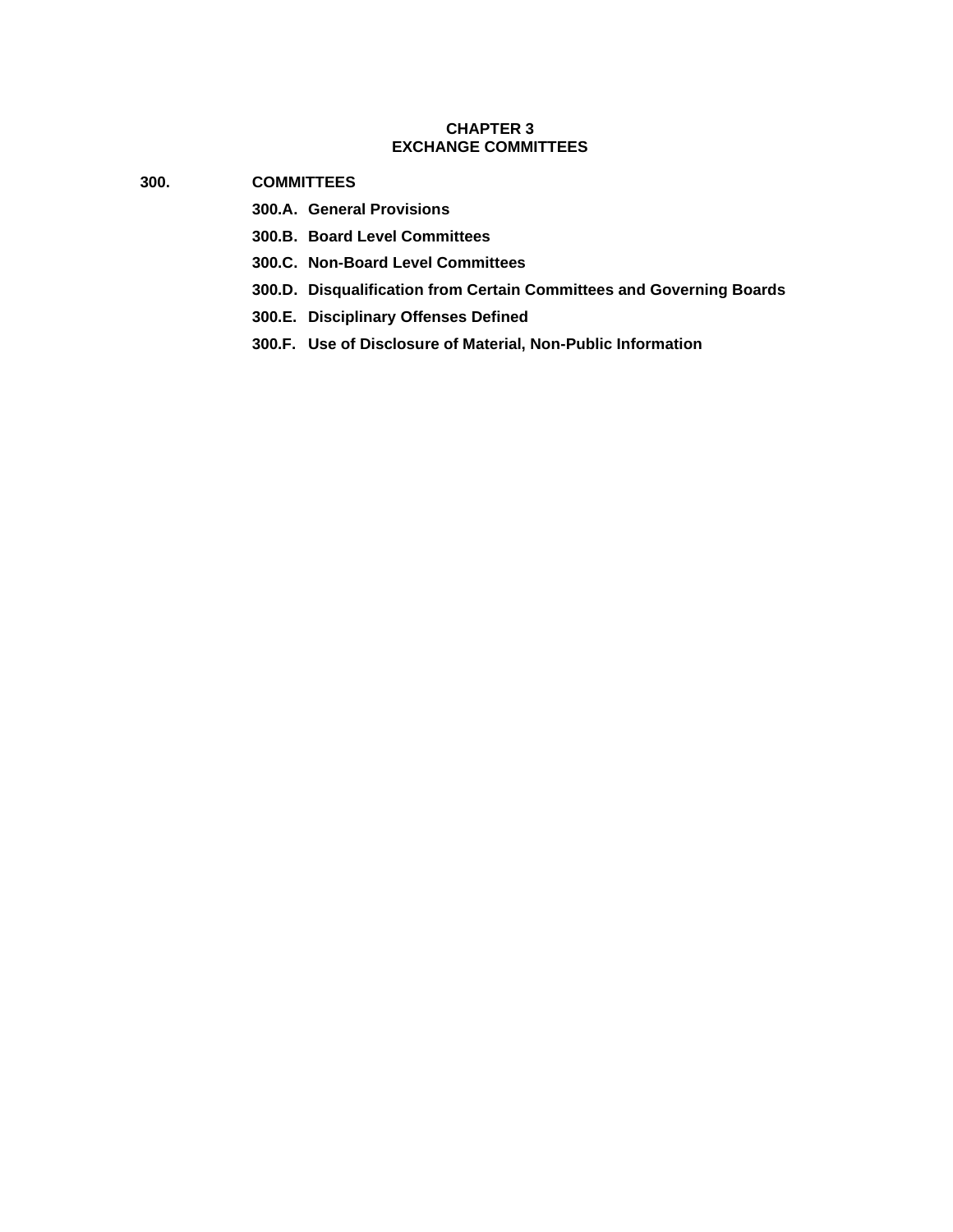# **Chapter 3 Exchange Committees**

#### **300. COMMITTEES**

#### **300.A. GENERAL PROVISIONS**

The Board shall establish from time to time Board level committees as defined in the bylaws and non-Board level committees necessary to conduct the business of the Exchange.

Every committee of the Exchange must have a chairman or co-chairmen. For purposes of these Rules, each co-chairman shall have the powers and duties of a chairman if acting in the capacity of a chairman. The chairman or co-chairmen may either be members of the Board, if required by the Rules or applicable committee charter, Exchange members or employees of member firms, or nonmembers. The Chairman of the Board may appoint vice-chairmen or alternate chairmen to each committee. All meetings shall be called upon request of the chairman of the committee. In the absence of the chairman or a co-chairman, the function of that office shall be performed by a vicechairman or an alternate chairman and may be performed by the Chairman of the Board.

Meetings shall be conducted according to established procedures of the Exchange, its bylaws or committee charter, as applicable. In the absence of established procedures, or in the case of a dispute, Robert's Rules of Order may be consulted as a guide. Voting by proxy at committee meetings shall not be permitted.

#### **300.B. BOARD LEVEL COMMITTEES**

The duties of Board level committees are to establish plans for the strategic direction of the Exchange, develop regulatory policy, advise and assist the Board and perform the specific duties assigned to them elsewhere in these Rules and/or in their charters. The Board may refer to a committee any matter within the committee's jurisdiction, and it shall be the duty of the committee to meet, consider the matter and make a complete report to the Board.

A quorum of a Board level committee shall consist of a majority of the members of the committee.

All members of a Board level committee shall be entitled to vote.

#### **300.C. NON- BOARD LEVEL COMMITTEES**

The duties of non-Board level committees are to review investigation reports prepared by Exchange staff, conduct hearings and/or advise and assist the Board and perform the specific duties assigned to them elsewhere in these Rules, in their charters or by the Board. The Board may refer to a committee any matter within the committee's jurisdiction and it shall be the duty of the committee to meet, consider the matter and make a complete report to the Board.

The Chairman may appoint Exchange members or employees of member firms and non-members to all non-Board level committees to serve during the Chairman's term of office and until new committees are appointed. The Chairman may at any time remove any member of a committee, with or without cause, and all vacancies shall be filled as in the case of an original appointment. Unless otherwise provided in the Rules, a quorum of a non-Board level committee shall consist of a majority of the members of a committee or a committee panel, excluding the vice-chairman, if any. The chairman of a non-Board level committee, or another individual acting in the capacity of the chairman, may vote only to make or break a tie vote unless otherwise provided in the Rules.

#### **300.D. DISQUALIFICATION FROM CERTAIN COMMITTEES AND GOVERNING BOARDS**

No person shall serve on the Board of Directors or any Board level committee; the Clearing House Risk Committee; the IRS Risk Committee; the Business Conduct Committee or the Arbitration **Committee** 

1) who is found by a final decision or settlement agreement (or absent a finding in the settlement agreement if any acts charged included a disciplinary offense) to have committed a disciplinary offense, as defined in Section E. below; or

2) whose CFTC registration in any capacity has been revoked or suspended; or

3) who is subject to an agreement with the CFTC or any self-regulatory organization not to apply for registration or membership; or